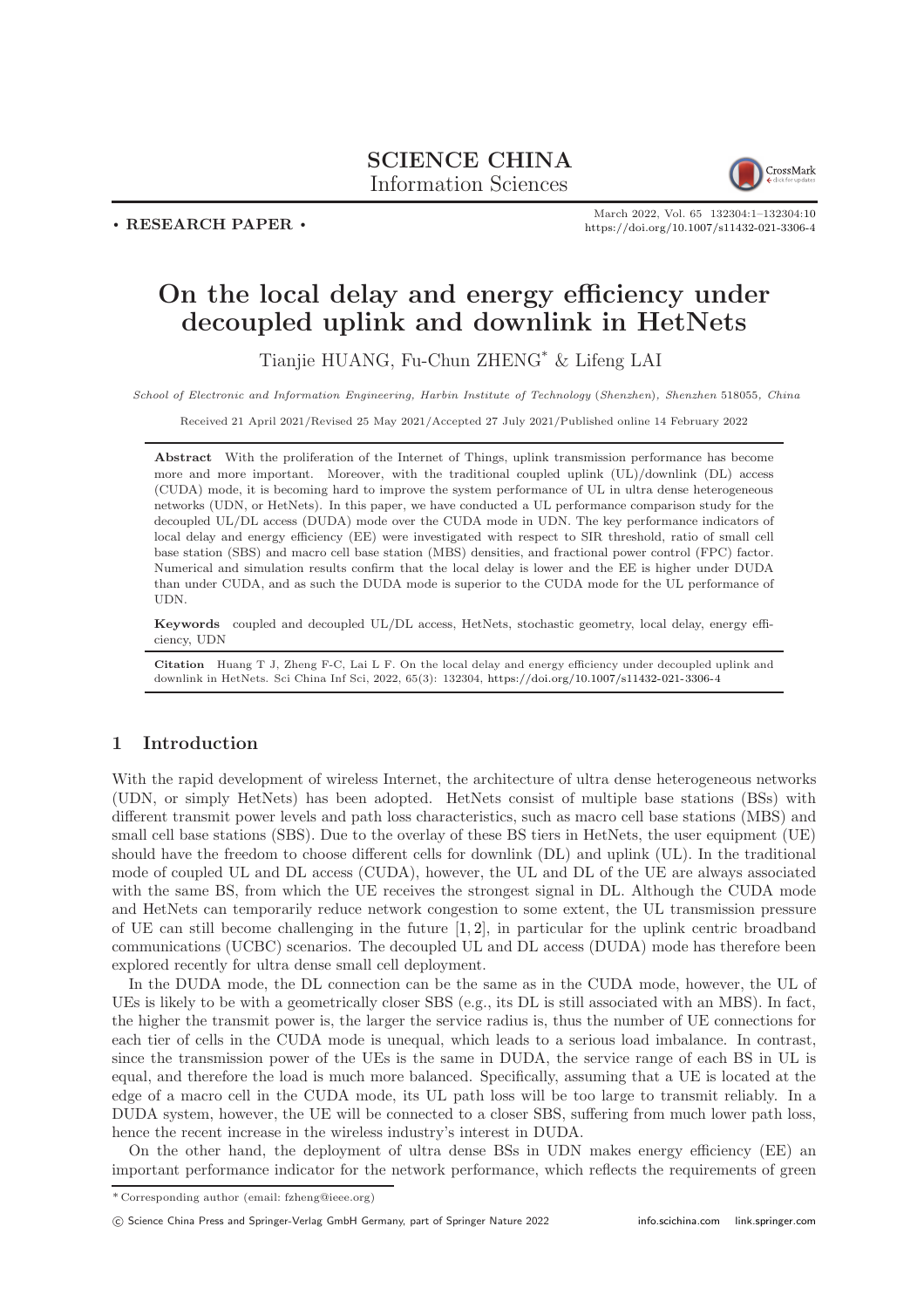communications as well as the networks' energy cost [\[3\]](#page-8-2). In addition, the local delay of uplink transmission is directly related not only to the reliability of communications but also to the corresponding overall endto-end latency [\[4\]](#page-8-3). In this paper, we will therefore investigate both the local delay and EE in the CUDA and DUDA modes.

# 1.1 Related work

Currently, most existing research studies on local delay are focused on DL transmission in HetNets. Ref. [\[5\]](#page-8-4) analyzed the impact of different handover hysteresis parameters on the local delay in dense networks. In [\[6\]](#page-8-5), the local delay and EE based on the Poisson cluster process (PCP) were analyzed, while in [\[7\]](#page-8-6) the closed-form expressions of EE and local delay were derived under the random discontinuous transmission (DTX) scheme. The effects of user mobility on local delay and EE were investigated based on the Poisson point process (PPP) and PCP in [\[8\]](#page-8-7). Ref. [\[9\]](#page-8-8) analyzed the local delay and spectral efficiency for a full-duplex system. All these studies are for DL and have not considered the BS association issue. They have, however, inspired us to examine the local delay and EE for UL in this paper, especially in the context of CUDA and DUDA.

Some results on the DUDA mode have already been published in the literature. For example, a joint time division duplexing (TDD) and DUDA statistical model was applied in [\[10\]](#page-8-9) to derive analytical expressions for the signal to interference ratio (SIR) and capacity, which shows that the DUDA mode offers a higher gain for both DL and UL. In [\[11\]](#page-8-10), the coverage performance and spectral efficiency improve significantly by using Matern cluster process in DUDA under aerial-terrestrial heterogeneous cellular networks. Ref. [\[12\]](#page-8-11) used a stochastic geometry based model to assess the improvement brought by the DUDA mode to TDD HetNets. Moreover, Ref. [\[13\]](#page-8-12) modeled a location-dependent per-mobile power state in UL transmission by applying fractional power control (FPC), and the final results revealed that the DUDA mode significantly outperforms the CUDA mode in terms of spectrum efficiency (SE). Finally, the coverage and average throughput of HetNets under DUDA/CUDA mode was analyzed in [\[14\]](#page-8-13). However, none of the above studies on DUDA has considered the local delay, which, as mentioned earlier, is a key performance indicator in 5G and 6G networks. This forms the motivation of this paper.

# 1.2 Contributions

The key intermediate metric of successful transmission probability (STP) for UL in the DUDA and CUDA modes has been derived by using the Laplace transform of aggregate interference and stochastic geometry theory. In addition, we have also examined the cell association probability and shown that the load becomes more balanced under DUDA than under CUDA.

The local delay and EE for UL are then analyzed with respect to the key system parameters such as SIR threshold, ratio of SBS and MBS densities, and FPC factor, showing that under CUDA the FPC strategy leads to the decrease of both local delay (desired) and EE (sacrificed), while under DUDA, the local delay can remain low without FPC and sacrificing the EE.

Numerical results show that, for the same parameters, the local delay is lower and the EE is higher under DUDA than under CUDA. The DUDA mode significantly outperforms the CUDA mode in terms of UL performance.

# 2 System model and analysis

Consider a K-tier HetNet, where each tier's BS locations follow an independent homogeneous PPP  $\Phi_i$  $(i = 1, 2, \ldots, K)$  and  $P_i$ ,  $\lambda_i$ , and  $\alpha_i$  are the transmit power, deployment density, and path loss exponent of each tier, respectively. The total BSs density is therefore  $\lambda_{\text{tot}} = \sum_{i=1}^{K} \lambda_i$ . We assume the standard path loss model  $l_i(x) = hx^{-\alpha_i}$   $(\alpha_i > 2)$ , and denote  $\mathcal{K} = \{1, 2, ..., K\}$ , where h is the fading channel's power coefficient and follows an exponential distribution of unit mean (i.e., Rayleigh fading). This paper focuses on the uplink transmission, where UEs also follow an independent PPP  $\Phi_U$  with density  $\lambda_U$ . In addition, full frequency reuse is applied at every BS.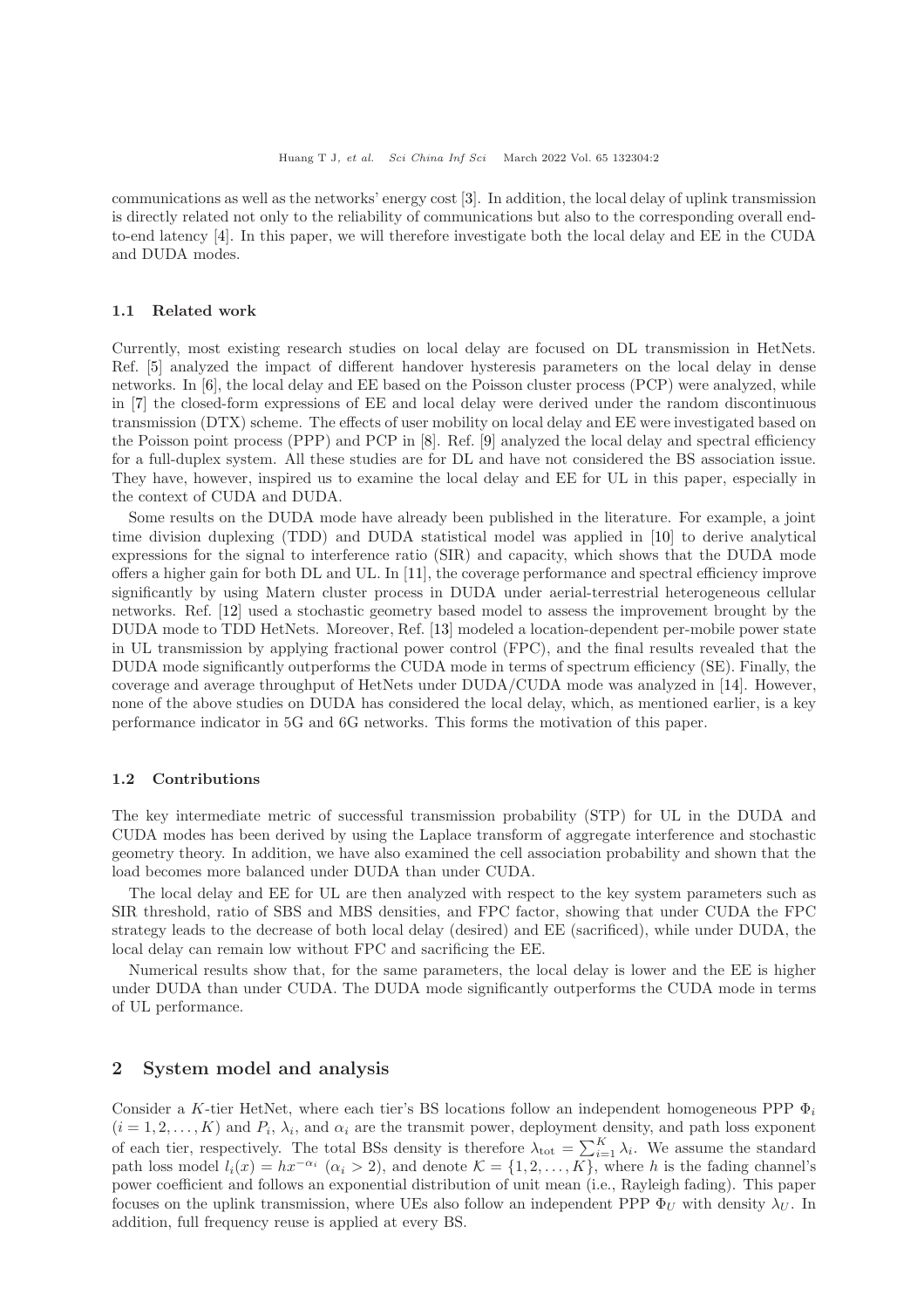Huang T J, et al. Sci China Inf Sci March 2022 Vol. 65 132304:3



Figure 1 (Color online) Illustration of UL/DL transmission under (a) CUDA and (b) DUDA.

# 2.1 DUDA and CUDA modes

In the traditional association mode CUDA, a UE is associated with the same BS with the strongest DL received power for both UL and DL. In the DUDA mode under consideration in this paper<sup>1)</sup>, however, a UE is associated with the geometrically nearest BS for UL transmission, while applying the same rule for DL as in the CUDA mode. Figure 1 illustrates the difference between the CUDA mode and the DUDA mode. In the CUDA mode, because of the higher transmission power of the macro BSs, its coverage area is much larger than that of the small BSs. Although UE1 and UE2 at the cell edge are closer to the small BS, they may still be associated with the macro BS. In contrast, in the DUDA mode, UE1 and UE2 may well be associated with the nearest small BS for UL. Obviously, compared with the CUDA mode, the DUDA mode can balance the load of the base stations and reduce the uplink distance of cell edge UEs.

#### 2.1.1 Probability of cell association

The loads of the BSs can be represented by the probability of cell association, which are different in the CUDA and DUDA modes. In the DUDA mode, as the uplink the UEs are associated with the geometrically nearest BSs, the uplink association probability is related to BS density rather than DL transmit power and path loss of BSs. In the rest of this paper, we use superscript 'D' and 'C' to denote the DUDA and CUDA mode, respectively. As BS uplink association in DUDA is based on UE-BS distance and the BSs of each tier follow a PPP, the probability that a UE is associated with an ith tier BS in the DUDA mode is proportional to the corresponding BS density and is therefore given by

$$
A_i^{\mathcal{D}} = \frac{\lambda_i}{\lambda_{\text{tot}}},\tag{1}
$$

<sup>1)</sup> We consider the scenario of UCBC here (e.g., machine vision in IoT systems). The DUDA mode can also mean that, in other scenarios (e.g., video streaming), the UE is associated with the nearest BS for the DL, which is of course important, but not the focus of this paper.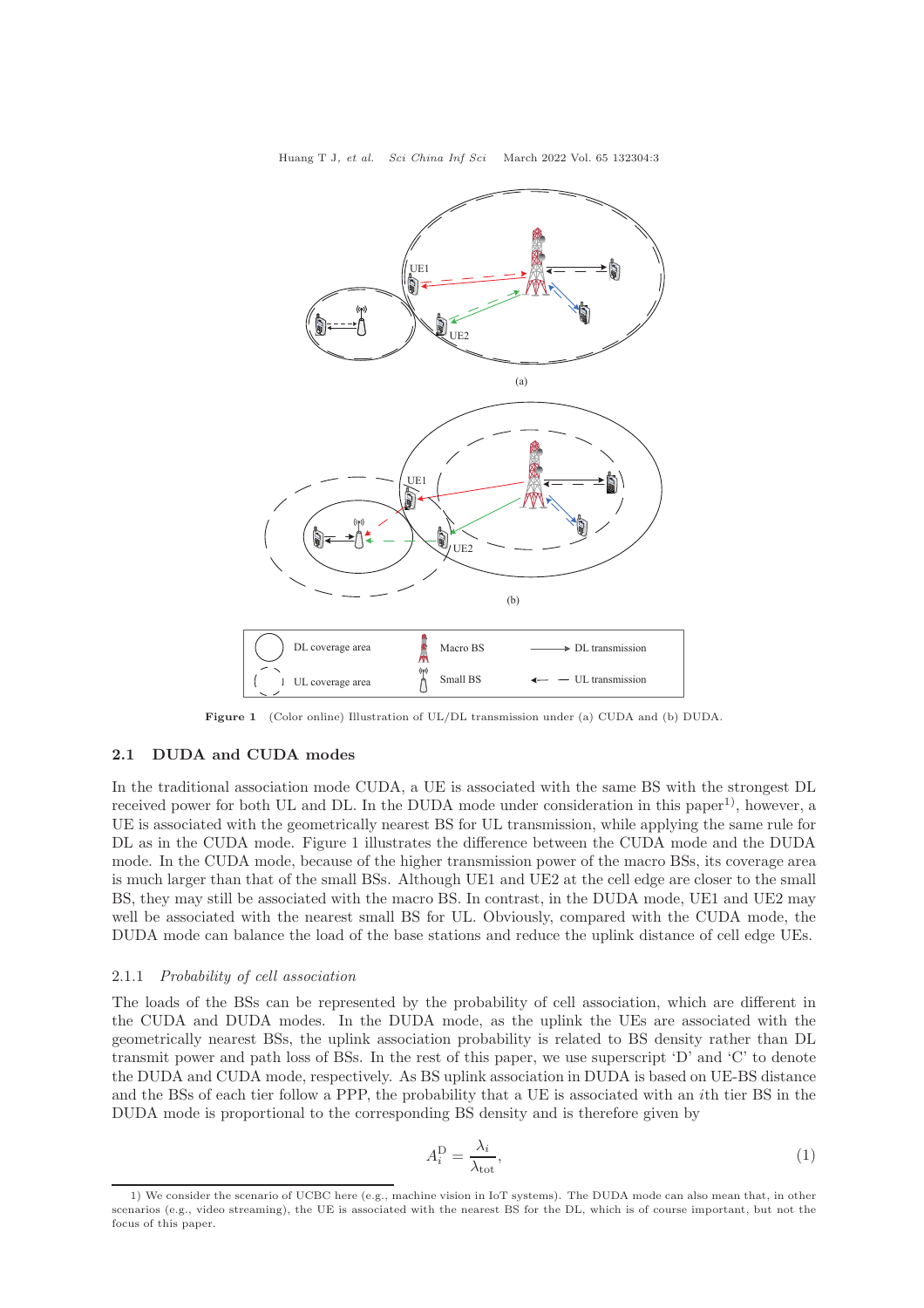where, as mentioned above,  $\lambda_i$  is the BS density for Tier i and  $\lambda_{\text{tot}} = \sum_{j=1}^K \lambda_j$  is the total BS density of all tiers.

In the CUDA mode, on the other hand, the probability that a UE is associated with an ith tier BS is based on maximum received power (with small scale fading averaged out, hence the shortest distance), as given by [\[15\]](#page-8-14)

$$
A_i^{\mathcal{C}} = 2\pi\lambda_i \int_0^\infty r e^{-\pi \sum_{j=1, j\neq i}^{\mathcal{K}} \lambda_j \left(\frac{P_j}{P_i}\right)^{\frac{2}{\alpha_j}} r^{\frac{2\alpha_i}{\alpha_j}} - \lambda_i \pi r^2} dr.
$$
 (2)

# 2.1.2 Probability density function (PDF) of association distance

Let  $R_i$  be the distance between a UE and its serving BS in the *i*th tier. In the DUDA mode, since a UE selects the serving BS based on the distance between itself and the BSs, the PDF of  $R_i^D$  is only related to the densities of BSs and is given by [\[13\]](#page-8-12)

$$
f_{R_i^{\rm D}}(r) = 2\pi \lambda_{\rm tot} r e^{-\pi \lambda_{\rm tot} r^2},\tag{3}
$$

while the PDF of  $R_i^{\text{C}}$  in the CUDA mode is [\[15\]](#page-8-14)

$$
f_{R_i^C}(r) = \frac{2\pi\lambda_i}{A_i^C} r e^{-\pi \sum_{j \in \mathcal{K}} \lambda_j (P_j/P_i)^{2/\alpha_j} r^{2\alpha_i/\alpha_j}}.
$$
 (4)

#### 2.2 Power model

In the traditional CUDA mode, load imbalance will cause the distance from the edge UEs to the MBSs to be greater than those of the other UEs, which seriously affects the communications quality and degrades the transmission performance of UL. FPC strategies are normally applied to solve such a problem [\[13\]](#page-8-12). In this paper, the transmit power of a UE associated with an *i*th tier BS by using FPC is defined as  $P_{T_{-}u} = P_0 r^{\alpha_i \beta}$ , where  $P_0$  is the baseline transmit power (a constant), r the distance between a UE and its serving BS,  $\alpha_i$  the path loss factor of the *i*th tier, and  $\beta \in [0,1]$  the FPC compensation factor to represent the degree of path loss compensation. When a UE is far away from the serving BS, the UE can increase its transmit power (i.e., the  $\beta$  value) to improve the STP, subject to the maximum transmit power [\[16\]](#page-8-15).

As a result, the total power consumption of a UE can be modeled as  $P_{\text{tot}} = P_c + P_{T_u} / \rho$ , where  $P_c$  is the circuit power consumption and  $\rho$  is the power amplifier efficiency.

#### 2.3 Average STP

This paper focuses on the uplink transmission and assumes that a typical BS in the ith tier is located at the origin, and the distance between a UE and the typical BS is r. According to the FPC strategy and the standard path loss model, the received power at the typical BS from the UE is  $P_{i,R,u}(r) = P_0 hr^{\alpha_i(\beta-1)}$ . Given the very high density of BS and UE in UDN, the interferences received from other UEs are much larger than the noise, and the noise is neglected from now on. The received SIR at the typical BS in the ith tier is therefore given by

$$
SIR_i = \frac{P_0hr^{\alpha_i(\beta - 1)}}{\sum_{j \in \mathcal{K}, j \neq i} I_j},\tag{5}
$$

where  $I_j$  is the interference from other UEs in the jth tier. We assume a mobile environment in this paper, and as a result both the received signal power and the interference power in (5) vary from one transmission slot to the next due to user mobility (i.e., time-variant channel fading coefficients) as well as the transmission status change of other interfering users.

Assuming full frequency reuse, for an uplink between a UE and the typical BS there can be only one interfering UE at most from each of the other BSs at a time. The density of interfering UEs is hence equal to the density of BS  $\lambda_i$  in their respective associated tiers, and the expression of  $I_i$  is given by

$$
I_j = \sum_{v \in \Phi_j} P_0 h R_v^{\alpha_j \beta} y_v^{-\alpha_i},\tag{6}
$$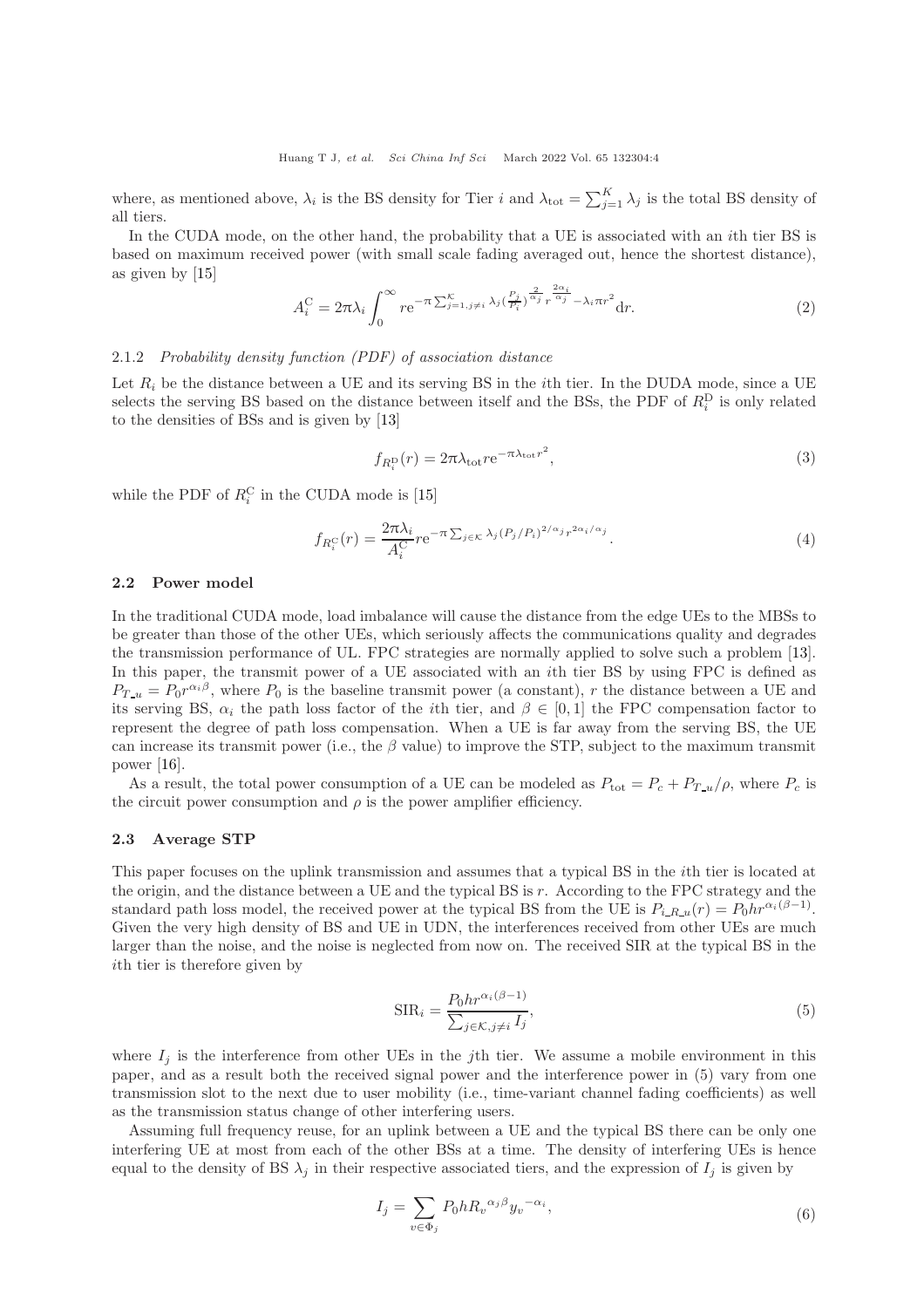Huang T J, et al. Sci China Inf Sci March 2022 Vol. 65 132304:5

where  $R_v$  is the distance from the interfering UE v to its serving BS and  $y_v$  is the distance between the UE  $v$  and the typical BS at the origin.

When the received SIR at a BS is larger than its pre-set threshold  $\theta$ , it constitutes a successful transmission. The probability of such an event is termed STP in the literature. Therefore, the average STP in the *i*th tier can be defined as  $\psi_i = \Pr[\text{SIR}_i > \theta]$ , and can be determined as follows.

Lemma 1. The average STP for a typical BS in the *i*th tier for UL under DUDA and CUDA is, respectively, given by

$$
\psi_i^{\mathcal{D}} = \int_0^\infty 2\pi \lambda_{\text{tot}} r e^{-\pi \lambda_{\text{tot}} r^2} \prod_{j \in \mathcal{K}} L_{I_j}^{\mathcal{D}}(z) dr,\tag{7}
$$

and

$$
\psi_i^{\mathcal{C}} = \int_0^\infty \frac{2\pi\lambda_i}{A_i^{\mathcal{C}}} r e^{-\pi \sum_{j \in \mathcal{K}} \lambda_j \left(\frac{P_j}{P_i}\right)^{\frac{2}{\alpha_j}} r^{\frac{2\alpha_i}{\alpha_j}}} \prod_{j \in \mathcal{K}} L_{I_j}^{\mathcal{C}}(z) dr,
$$
\n(8)

where  $z = \theta P_0^{-1} r^{\alpha_i(1-\beta)}$ , and the Laplace function of interference can be expressed by

$$
L_{I_j}^{\mathcal{D}}(z) = \int_0^\infty \exp\left(\frac{2\lambda_j \pi^2}{-\alpha_i} \csc\left(\frac{2\pi}{\alpha_i}\right) \left(\frac{\theta R_v^{\frac{2\beta \alpha_j}{\alpha_i}}}{r^{2(\beta-1)}}\right)\right) \times 2\pi \lambda_{\text{tot}} R_v e^{-\pi \lambda_{\text{tot}} R_v^2} dR_v, \tag{9}
$$

and

$$
L_{I_j}^C(z) = \int_0^\infty \exp\left(\frac{2\lambda_j \pi^2}{-\alpha_i} \csc\left(\frac{2\pi}{\alpha_i}\right) \left(\frac{\theta R_v^{\frac{2\beta \alpha_j}{\alpha_i}}}{r^{2(\beta-1)}}\right)\right)
$$

$$
\times \frac{2\pi \lambda_i R_v}{A_i^C} \exp\left(-\pi \sum_{j \in \mathcal{K}} \lambda_j \left(\frac{P_j}{P_i}\right)^{\frac{2}{\alpha_j}} r^{\frac{2\alpha_i}{\alpha_j}}\right) dR_v.
$$
(10)

Proof. See Appendix A.

#### 2.4 Local delay and EE

Local delay. As in the literature, the local delay of UEs under both CUDA and DUDA is defined as the average number of time slots required to successfully transmit a packet across a wireless link. If a data packet cannot be successfully decoded at the BSs, i.e., the SIR is lower than the threshold, then the UEs will retransmit the data packet until the BSs can successfully decode. So the number of time slots for a successful transmission is a geometrically distributed random variable, and the average local delay (for CUDA or DUDA, as appropriate) in the ith tier can easily be calculated as

$$
D_i = \frac{1}{\psi_i}.\tag{11}
$$

According to the law of total probability, the average local delay for the UDN can be written by

$$
D = \sum_{i \in \mathcal{K}} \frac{\mathcal{A}_i}{\psi_i}.
$$
\n(12)

EE. The EE of HetNets in UL is defined as the ratio of a UE's average network throughput to a UE's average power consumption. The average throughput [\[7\]](#page-8-6) in ith tier, i.e., the number of successfully transmitted nats per unit time per unit bandwidth, is given by

$$
\tau_i = D_i^{-1} \ln (1 + \theta). \tag{13}
$$

The average power consumption of a UE in the ith tier under CUDA and DUDA can be derived as

$$
P_{\text{tot},i}^{\text{C}} = P_c + \rho^{-1} \int_0^\infty P_0 r^{\alpha_i \beta} f_{R_i^{\text{C}}}(r) dr
$$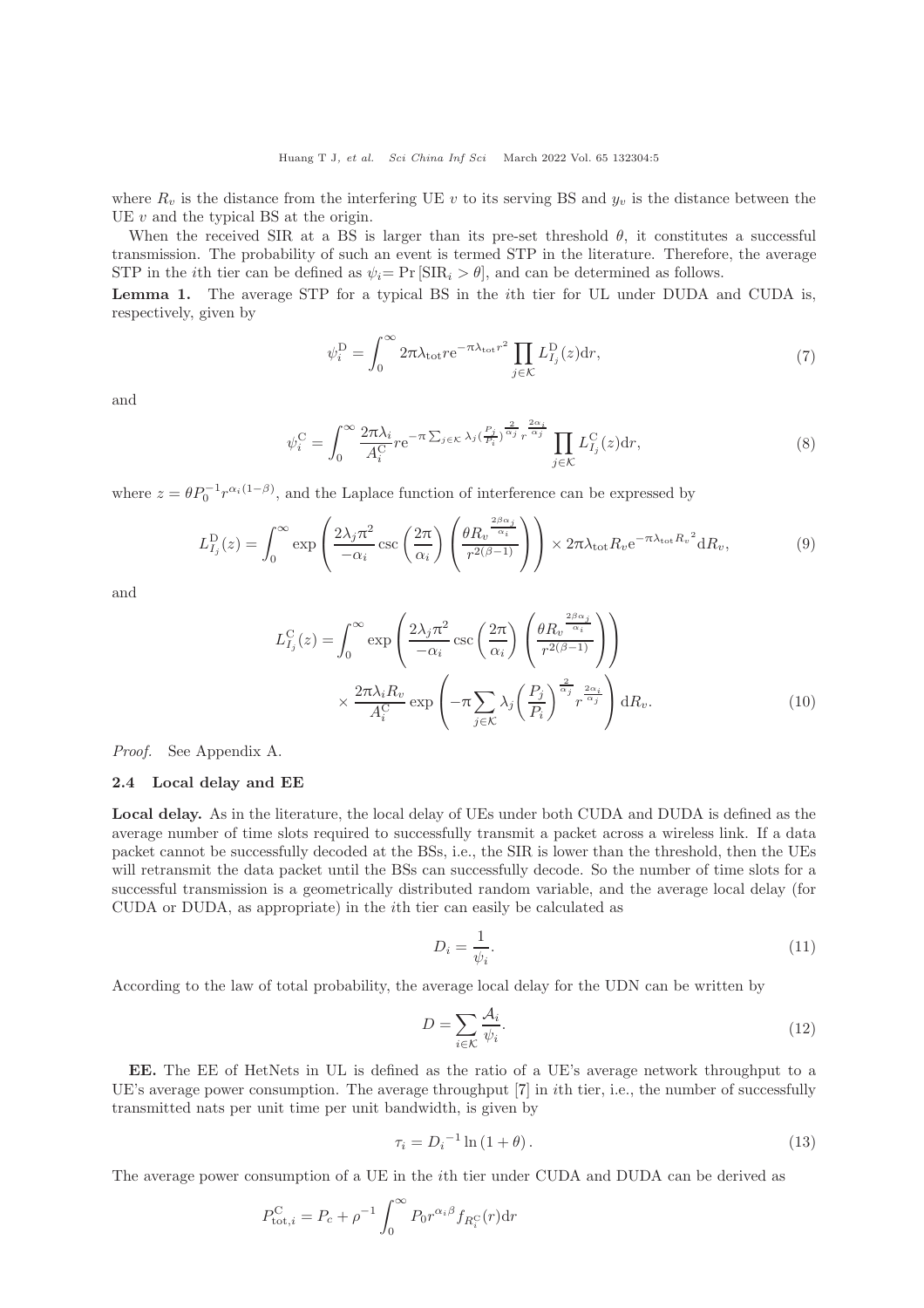| Parameter                                 | value           |  |
|-------------------------------------------|-----------------|--|
| Macro BS density $(m^{-2})$ , $\lambda_1$ | $1/(\pi 500^2)$ |  |
| Small BS density $(m^{-2})$ , $\lambda_2$ | $4/(\pi 500^2)$ |  |
| BS path loss factor, $\alpha_i$           | $\overline{4}$  |  |
| Macro BS transmit power (dBm), $P_1$      | 43              |  |
| Small BS transmit power (dBm), $P_2$      | 21              |  |
| Received SIR threshold (dB), $\theta$     | $\overline{5}$  |  |
| PA efficiency, $\rho$                     | 0.5             |  |
| UE baseline transmit power (dBm), $P_0$   | 10              |  |
| UE circuit power consumption (dBm), $P_c$ | 13              |  |
|                                           |                 |  |

Table 1 System parameters

$$
=P_c+\rho^{-1}\int_0^\infty\frac{2\pi\lambda_iP_0r^{\alpha_i\beta}}{A_i^C}re^{-\pi\sum_{j\in\mathcal{K}}\lambda_j\left(\frac{P_j}{P_i}\right)^{\frac{2}{\alpha_j}}r^{\frac{2\alpha_i}{\alpha_j}}}\mathrm{d}r,\tag{14}
$$

and

$$
P_{\text{tot},i}^{\text{D}} = P_c + \rho^{-1} \int_0^\infty P_0 r^{\alpha_i \beta} f_{R_i^{\text{D}}}(r) dr
$$
  
= 
$$
P_c + \rho^{-1} \int_0^\infty 2\pi \lambda_{\text{tot}} r P_0 r^{\alpha_i \beta} e^{-\pi \lambda_{\text{tot}} r^2} dr.
$$
 (15)

Hence, the EE (unit: nats/Joule/Hz) is given by

$$
\eta_{\rm EE} = \sum_{i \in \mathcal{K}} \mathcal{A}_i \frac{\tau_i}{P_{\text{tot},i}}.\tag{16}
$$

# 3 Numerical and simulation results

In order to facilitate clear comparison, this paper only considers a two-tier HetNet, including macro cells (Tier m) and small cells (Tier s). Furthermore, the FPC factors of macro and small BSs have the same value. Table 1 lists all the main parameter values (similar to [\[17,](#page-8-16)[18\]](#page-9-1) where appropriate). Both analytical (numerical, "ana" in the figures) and simulation ("sim") results are presented and they match each other very well, verifying the theoretical derivations.

#### 3.1 Load and distance balance

The BS load is reflected by the probability of it being associated by the UEs, which can be calculated by (1) and (2). On the other hand, the distance distribution of UEs reflects the association difference under CUDA and DUDA. The average association distance from UEs to BSs in the ith tier under CUDA and DUDA is, respectively, given by  $\bar{d}_i^D = \int_0^\infty r f_{R_i^D}(r) dr$  and  $\bar{d}_i^C = \int_0^\infty r f_{R_i^C}(r) dr$ . Based on Table 1, these have been calculated numerically and shown in Table 2 below. Since the transmission power of the MBS is hundreds of times that of the SBS, the coverage area of the macro cell is far greater than that of the small cell under CUDA, causing severe load imbalance. Although the density of SBSs is larger than that of MBSs, under CUDA the association probability of the macro cells is still higher than that of the small cells. However, in the DUDA mode, the UEs are associated with the nearest base station for UL, so the association probability is only related to the base station density.

Table 2 indicates that the coverage area of the macro cells is much larger, and the distance between the UE located at the edge of a macro cell and the serving BSs is correspondingly larger too in CUDA, so is the average association distance. On the other hand, the DUDA mode has overcome these issues and can therefore balance the load much better.

#### 3.2 Effect of SIR threshold

Figure 2 presents the theoretical and simulation results for the average local delay as a function of SIR threshold under CUDA and DUDA when  $\beta = 0$  and  $\alpha_i = \alpha$  ( $i \in \mathcal{K}$ ). In this case, from (12), the local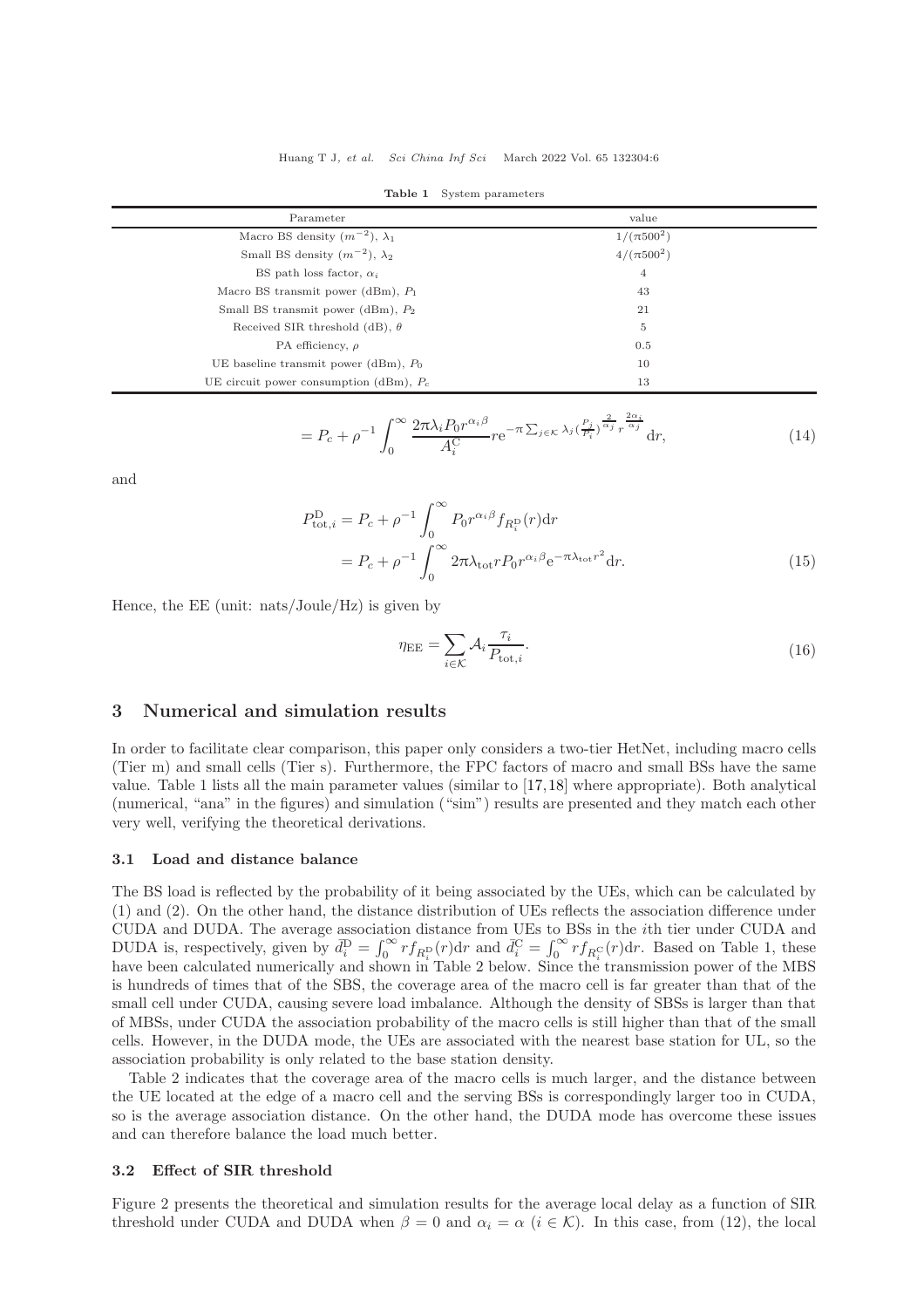Huang T J, et al. Sci China Inf Sci March 2022 Vol. 65 132304:7

| Comparison item | Association probability |             | Average distance $(m)$ |             |
|-----------------|-------------------------|-------------|------------------------|-------------|
|                 | <b>CUDA</b>             | <b>DUDA</b> | <b>CUDA</b>            | <b>DUDA</b> |
| <b>SBS</b>      | 0.24                    | $_{0.8}$    | 109                    | 198         |
| <b>MBS</b>      | 0.76                    | 0.2         | 386                    | 198         |
| Average         | $\sim$                  | $-$         | 319                    | 198         |

14

 $D$ I $D$  $\Delta$ 

16

Table 2 Comparison of load and association distance under two modes



**Figure 2** (Color online) Local delay  $D$  as a function of SIR threshold  $\theta$ : theoretical and simulation results, where  $\beta = 0$ , and  $\alpha_i = \alpha$   $(i \in \mathcal{K})$ .



Figure 3 (Color online) Energy efficiency  $\eta_{EE}$  as a function of the SIR threshold  $\theta$  under theoretical analysis and simulation, where  $\beta = 0$ , and  $\alpha_i = \alpha$  ( $i \in \mathcal{K}$ ).

delay can be simplified as

$$
D^{\mathcal{C}} = \sum_{i \in K} \mathcal{A}_i^{\mathcal{C}} \left( \frac{(2\pi/\alpha) \csc(2\pi/\alpha) \theta^{2/\alpha} (\lambda_{\text{tot}}/\lambda_i)}{\sum_{j \in K} (\lambda_j/\lambda_i) (P_j/P_i)^{2/\alpha}} + 1 \right),\tag{17}
$$

and

$$
D^D = (2\pi/\alpha)\csc(2\pi/\alpha)\theta^{2/\alpha} + 1.
$$
\n(18)

The above simplified formulas explain theoretically why the average local delay grows exponentially with the SIR threshold. Physically, the increase of threshold reduces the STP, which leads to a growth in local delay. From Figure 2, we can see that the local delay under DUDA is 50%–60% lower than that under CUDA, and the disparities between the two modes widen with the increasing  $\theta$ . The reason is again that the DUDA mode can balance the load of BSs and improve the STP for UL.

Figure 3 illustrates the EE as a function of the SIR threshold under theoretical analysis and simulation when  $\beta = 0$  and  $\alpha_i = \alpha$  ( $i \in \mathcal{K}$ ). Clearly, with the increase of the SIR threshold, the EE increases first and then decreases, i.e., there exist maximum values. From (17) and (18), the local delay is a monotonically increasing function with  $\theta$ , and this makes sense physically: the higher the threshold is, the lower the STP becomes for a time slot, and the more retransmissions it takes to reach a successful transmission. Note, however, that the EE is determined by both local delay  $D_i(\theta)$  and the transmission rate  $\ln(1+\theta)$ . With an increasing SIR threshold, the rate increases faster than the local delay, leading to an increasing EE, but up to a point, after which the increase in local delay overtakes the increase in rate (due to the logarithmic nature of rate), causing the EE to decrease. This means that a maximum EE can be achieved by selecting an optimal SIR threshold. Moreover, Figure 3 clearly shows that EE under DUDA is always superior to that under CUDA due to a lower local delay under DUDA.

Comparing Figures 2 and 3, we can observe a trade-off among rate, local delay, and EE. By suffering some more delay via increasing the SIR threshold, we can enjoy some higher transmission rate and EE until a certain point (i.e., the optimal SIR threshold). After such a point, no benefit would ensue. The value of the optimal threshold depends upon network parameters such as path loss exponent, BS density, and association mode. Finally, over the whole range threshold, the DUDA mode greatly outperforms the CUDA mode.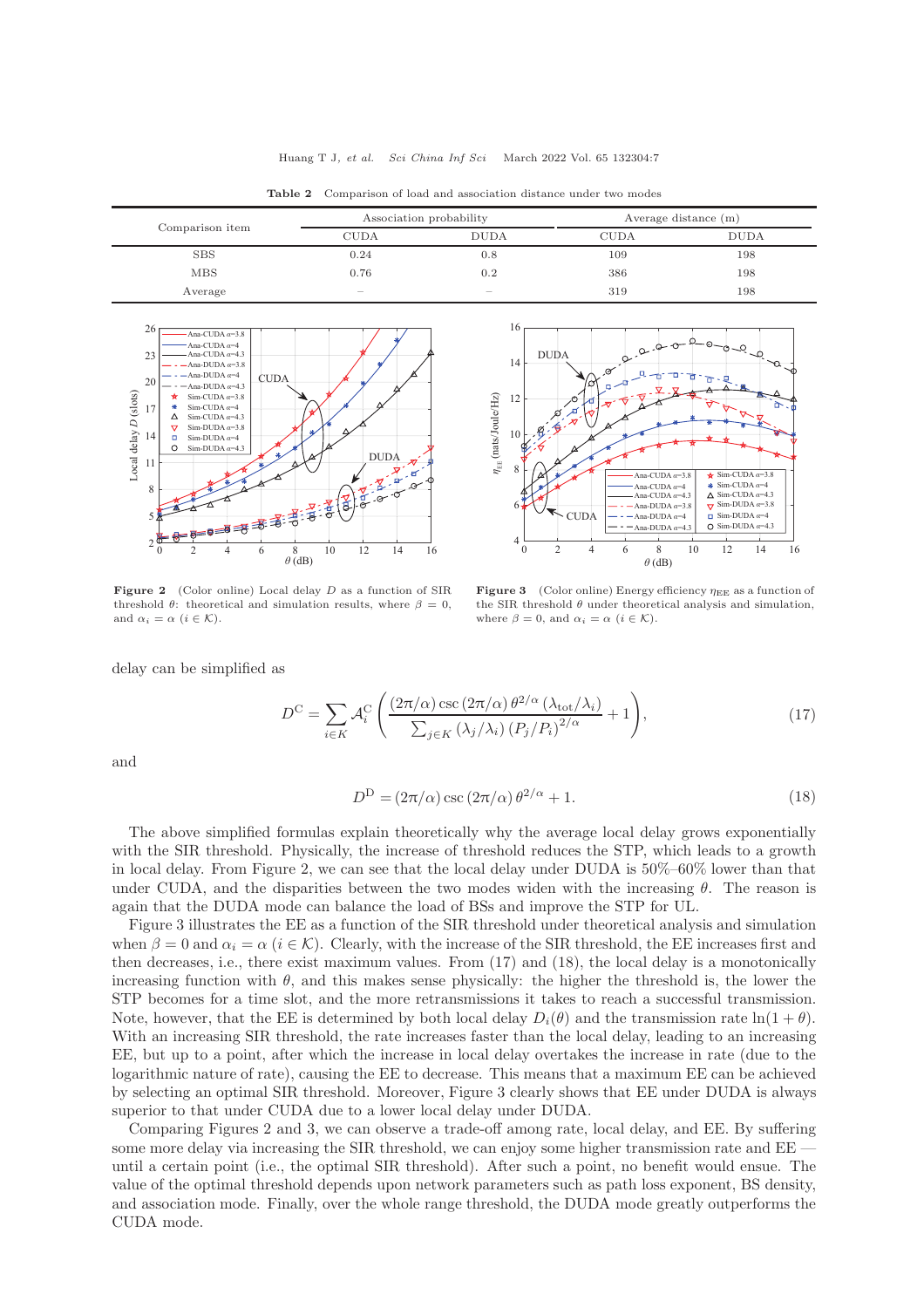

**Figure 4** (Color online) Local delay  $D$  as a function of the ratio of SBS and MBS densities.



Figure 5 (Color online) Energy efficiency  $\eta_{EE}$  as a function of the ratio of SBS and MBS densities.

# 3.3 Effect of BS density

Figure 4 shows the local delay  $D$  as a function of the ratio of SBS and MBS densities, assuming that the density of MBSs remains static. For the same path loss exponent, the local delay under CUDA is higher and increases with the density of BSs in Tier s. The reason is that the interference under CUDA is larger than that under DUDA because of the load imbalance. For CUDA, the increase of local delay with the BS density in Tier s in Figure 4 is because, with the increase of SBS density, the increase of interference level at the MBSs is the dominating factor. For DUDA, on the other hand, the local delay has changed little with the increase of the BS density in Tier s, because the decrease of distance (i.e., the higher received power level at the SBSs) has canceled out the increase in interference level (leading to largely unchanged SIR).

In Figure 5, the EE under DUDA is higher than that under CUDA, due to the higher local delay under CUDA. Moreover, the EE in the DUDA mode remains high with the increase of the ratio of SBS and MBS densities. The results of Figures 4 and 5 reveal that the DUDA mode brings greater benefits compared with the CUDA mode in UDN (a key feature of 5G and B5G networks).

# 3.4 Effect of power compensation factor

In Figure 6, the average local delay under DUDA is always lower than that under CUDA and the highest decrease of 60% is achieved when  $\beta = 0$  (i.e., when there is no FPC). Also, the EE and local delay under CUDA both decrease with the increase of the FPC factor. The reasons are as follows. When the distance between UEs and BSs becomes greater, the compensation power becomes higher. Under CUDA, the distance distribution of UEs is unbalanced so that the local delay can only be lowered by increasing the FPC factor (i.e., by increasing the UE transmit power, leading to a lower EE). As a result, under CUDA, although the EE decreases (therefore sacrificed), the FPC strategy will have to be adopted to achieve a lower local delay in UL transmission.

In the DUDA mode, however, the local delay always remains below that of the CUDA mode with the increase of FPC factor, but the best case happens when  $\beta = 0$  (i.e., no FPC). This means that DUDA can reduce the local delay of the UL transmission without having to increase the UE transmit power (i.e., having to sacrifice the EE). This can be explained as follows. Since under DUDA the interference caused by the power compensation becomes larger under the balanced load, the FPC strategy does not help, and it even increases the local delay. Figure 6 indicates that the FPC strategy, which decreases the EE, should be abandoned under DUDA, and overall the DUDA mode significantly outperforms the CUDA mode in terms of both the local delay and EE.

# 4 Conclusion

In this paper, we have conducted a UL performance comparison study for the decoupled and coupled UL/DL modes (i.e., DUDA and CUDA modes) in ultra dense HetNets based on stochastic geometry.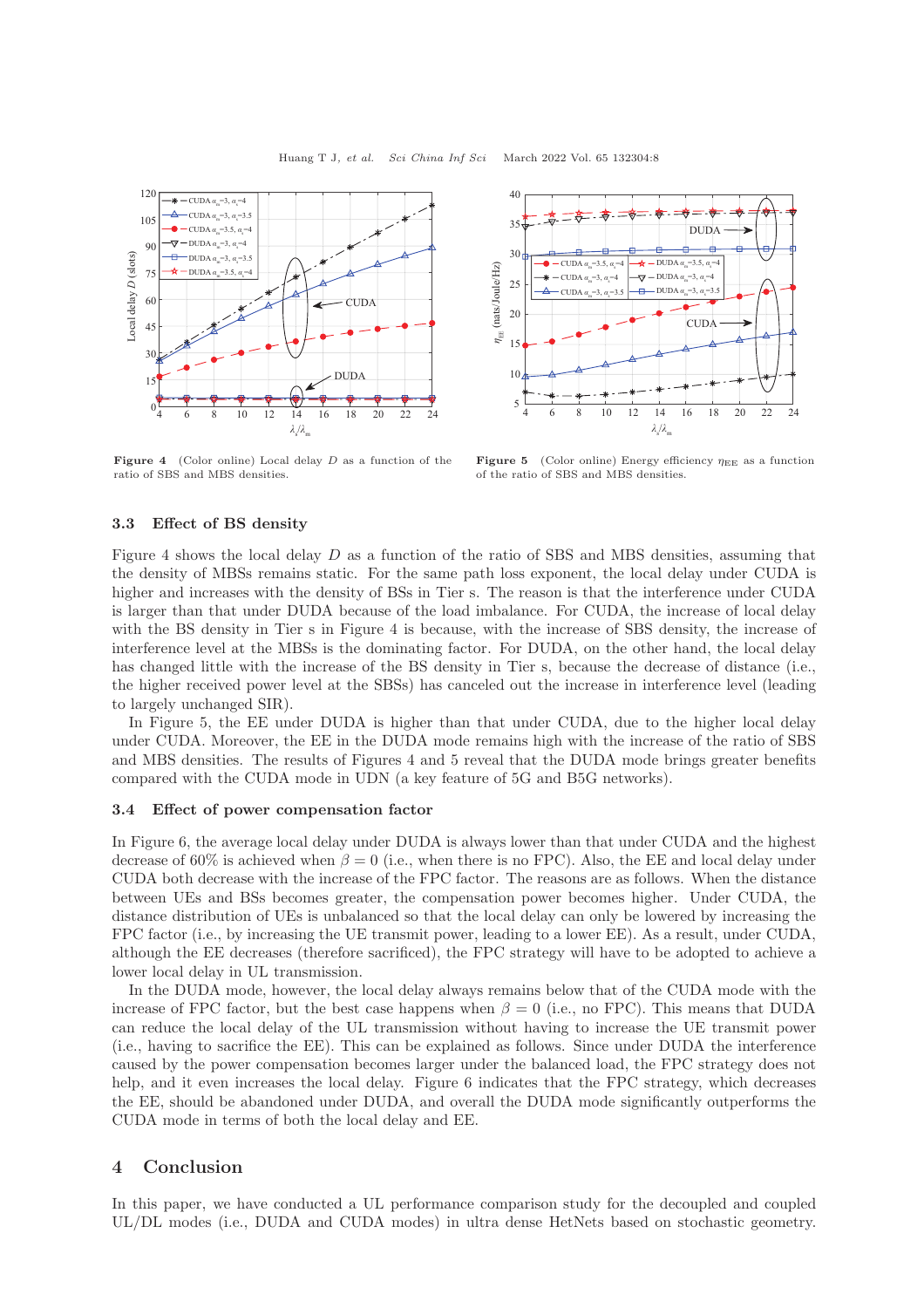

Huang T J, et al. Sci China Inf Sci March 2022 Vol. 65 132304:9

Figure 6 (Color online) Local delay D and energy efficiency  $\eta_{EE}$  as a function of power conpensation factor  $\beta$ .

A general K-tier HetNet model of UL communication is constructed for these two modes. We have investigated the local delay and EE with respect to the SIR threshold, ratio of SBS and MBS densities, and FPC factor, and demonstrated that the local delay is lower and the EE is always much higher in the DUDA mode than in the CUDA mode under the same system parameters. For future work, one option is to investigate the local delay and EE under clustered BS distributions.

Acknowledgements This work was supported in part by National Major Research and Development Program of China (Grant No. 2020YFB1805005) and Shenzhen Science and Technology Program (Grant Nos. KQTD20190929172545139, JCYJ201803061718- 15699).

#### <span id="page-8-0"></span>References

- 1 Guo W S, Liakata M, Mosquera G, et al. Big data methods for ultra dense-network deployment. In: Ultra-Dense Networks for 5G and Beyond: Modelling, Analysis, and Applications. Hoboken: Wiley, 2019. 203–230
- <span id="page-8-1"></span>2 Wong V W S, Schober R, Ng D W K. Key Technologies for 5G Wireless Systems. Cambridge: Cambridge University Press, 2017
- <span id="page-8-2"></span>3 Li P, Shen Y, Sahito F, et al. BS sleeping strategy for energy-delay tradeoff in wireless-backhauling UDN. [Sci China Inf Sci,](https://doi.org/10.1007/s11432-018-9494-9) 2019, 62: 042303
- <span id="page-8-3"></span>4 Feng D Q, Lai L F, Luo J J, et al. Ultra-reliable and low-latency communications: applications, opportunities and challenges. [Sci China Inf Sci,](https://doi.org/10.1007/s11432-020-2852-1) 2021, 64: 120301
- <span id="page-8-4"></span>5 Kose A, Han C, Foh C H, et al. Impact of mobility on communication latency and reliability in dense HetNets. In: Proceedings of the 89th Vehicular Technology Conference, 2019
- <span id="page-8-5"></span>6 Dong X J, Zheng F C, Zhu X, et al. On the local delay and energy efficiency of clustered HetNets. [IEEE Trans Veh Technol,](https://doi.org/10.1109/TVT.2019.2896291) 2019, 68: 2987–2999
- <span id="page-8-6"></span>7 Nie W, [Zhong Y, Zheng F C, et al. HetNets with random DTX scheme: local delay and energy efficiency.](https://doi.org/10.1109/TVT.2015.2477374) IEEE Trans Veh Technol, 2016, 65: 6601–6613
- <span id="page-8-7"></span>8 Dong X J, Zheng F C, Liu R X, et al. On the local delay and energy efficiency of HetNets with user mobility. In: Proceedings of IEEE International Conference on Communications, 2018
- <span id="page-8-8"></span>9 Marandi L, [Naslcheraghi M, Ghorashi S A, et al. Delay analysis in full-duplex heterogeneous cellular networks.](https://doi.org/10.1109/TVT.2019.2932191) IEEE Trans Veh Technol, 2019, 68: 9713–9721
- <span id="page-8-9"></span>10 Lahad B, Ibrahim M, Lahoud S, et al. Joint modeling of TDD and decoupled uplink/downlink access in 5G HetNets with multiple small cells deployment. [IEEE Trans Mobile Comput,](https://doi.org/10.1109/TMC.2020.2979447) 2021, 20: 2395–2411
- <span id="page-8-10"></span>11 Arif M, Wyne S, Navaie K, et al. Decoupled downlink and uplink access for aerial terrestrial heterogeneous cellular networks. [IEEE Access,](https://doi.org/10.1109/ACCESS.2020.3002328) 2020, 8: 111172
- <span id="page-8-11"></span>12 Lahad B, Ibrahim M, Lahoud S, et al. Analytical evaluation of decoupled uplink and downlink access in TDD 5G HetNets. In: Proceedings of the 29th Annual International Symposium on Personal, Indoor and Mobile Radio Communications, 2018
- <span id="page-8-12"></span>13 Zhang L, Nie W L, [Feng G, et al. Uplink performance improvement by decoupling uplink/downlink access in HetNets.](https://doi.org/10.1109/TVT.2017.2653799) IEEE Trans Veh Technol, 2017, 66: 6862–6876
- <span id="page-8-13"></span>14 Sial M N, Ahmed J. A realistic uplink-downlink coupled and decoupled user association technique for K-tier 5G HetNets. Arabian J Sci Eng, 2018, 44: 2185–2204
- <span id="page-8-14"></span>15 Jo H S, Sang Y J, Xia P, et al. Heterogeneous cellular networks with flexible cell association: a comprehensive downlink SINR analysis. [IEEE Trans Wirel Commun,](https://doi.org/10.1109/TWC.2012.081612.111361) 2012, 11: 3484–3495
- <span id="page-8-15"></span>16 Zhang J, Xiang L, Ng D W K, et al. Energy efficiency evaluation of multi-tier cellular uplink transmission under maximum power constraint. [IEEE Trans Wirel Commun,](https://doi.org/10.1109/TWC.2017.2739142) 2017, 16: 7092–7107
- <span id="page-8-16"></span>17 Novlan T D, Dhillon H S, Andrews J G. Analytical modeling of uplink cellular networks. [IEEE Trans Wirel Commun,](https://doi.org/10.1109/TWC.2013.050613.120325) 2013, 12: 2669–2679